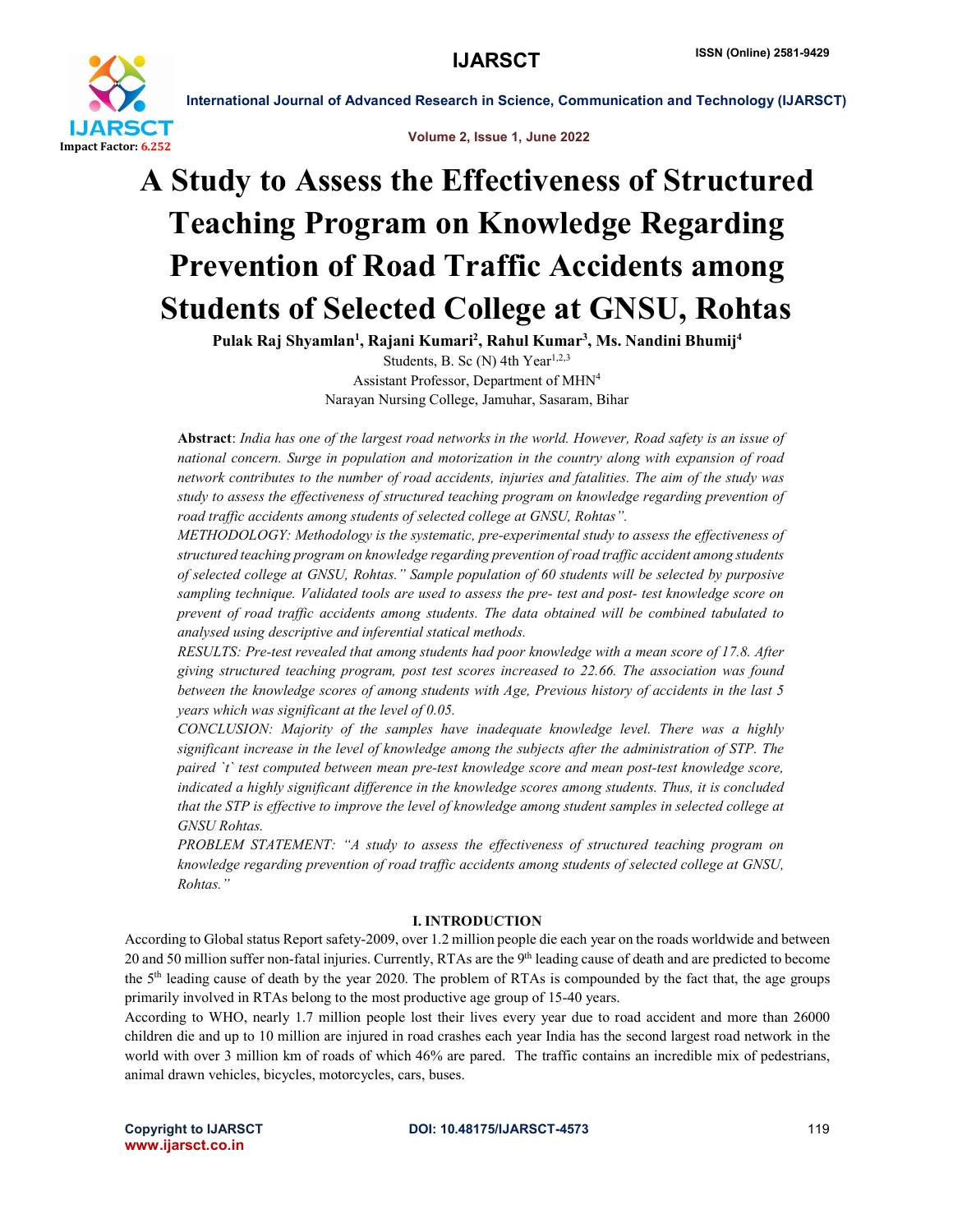

#### Volume 2, Issue 1, June 2022

India alone accounts for 73% of RTA burden. Because of poor roads, ill-managed vehicles, improper rash driving, highway being the sites for the play of children and inadequate teaching of traffic rules as well as its inadequate incorporation in the school curriculum that leads to increased involvement of children in RTAs.

Although the number of lives lost in road accidents in high-income countries indicate a downward trend in recent decades, for most of the world's population, the burden of road-traffic injury—in terms of societal and economic costs—is rising substantially. Injury and deaths due to road traffic accidents (RTA) are a major public health problem in developing countries where more than 85% of all deaths and 90% of disability-adjusted life years were lost from road traffic injuries. As a developing country, India is no exception. Not a day passes without RTA happening in the roads in India in which countless number of people are killed or disabled. Often members of the whole family are wiped out. Those who are affected or killed are mostly people in their prime productive age.

Motorization has enhanced the lives of many individuals and societies, but the benefits have come with a price. Although the number of lives lost in road accidents in high-income countries indicate a downward trend in recent decades, for most of the world's population, the burden of road-traffic injury -in terms of societal and economic costs-is rising substantially. Injury and deaths due to road traffic accidents (RTA) are a major public health problem in developing countries where more than 85% of all deaths and 90% of disability-adjusted life years were lost from road traffic injuries.

As a developing country, India is no exception. Not a day passes without RTA happening in the roads in India in which countless number of people are killed or disabled. Often members of the whole family are wiped out. Those who are affected or killed are mostly people in their prime productive age. The highest burden of injuries and fatalities is borne disproportionately by poor people, as they are mostly pedestrians, cyclists, and passengers of buses and minibuses.

#### II. MATERIAL AND METHOD

Methodology is the systematic, pre-experimental study to assess the effectiveness of structured teaching program on knowledge regarding prevention of road traffic accident among students of selected college at GNSU, Rohtas."

#### Research Approach

Research approach is quantitative approach empirical and critical investigation of natural phenomenon guided by theory and hypothesis. In view of nature of the nature of problem under study and to accomplish the objectives of the study, quantitative approach was found to be appropriate to describe the knowledge of students regarding prevention of road traffic accidents.

#### Research Design

A one group pre-test and post-test pre-experimental design was used to assess the effectiveness of structured teaching programme regarding the prevention of road traffic accidents among the students. A research design is a systematic plan to study a scientific problem. Research design helps the researcher in selection of subjects, manipulation of experimental variables, control of extraneous variables, procedure for data collection and the type of statistical analysis to be used to interpret data.

#### Setting of the Study

Setting is the location and conditions in which data collection takes place. The study was conducted in GNSU College Rohtas (BIHAR), Bommanahalli, Bangalore. The selection of college was done on the basis of

- ❖ Geographical proximity
- ❖ Feasibility of conducting study
- ❖ Availability of sample

#### III. POPULATION

A research population is also known as a well-defined collection of individuals or objects known to have similar characteristics. In the present study the population comprises of adolescents between the age of 18-26 year.

www.ijarsct.co.in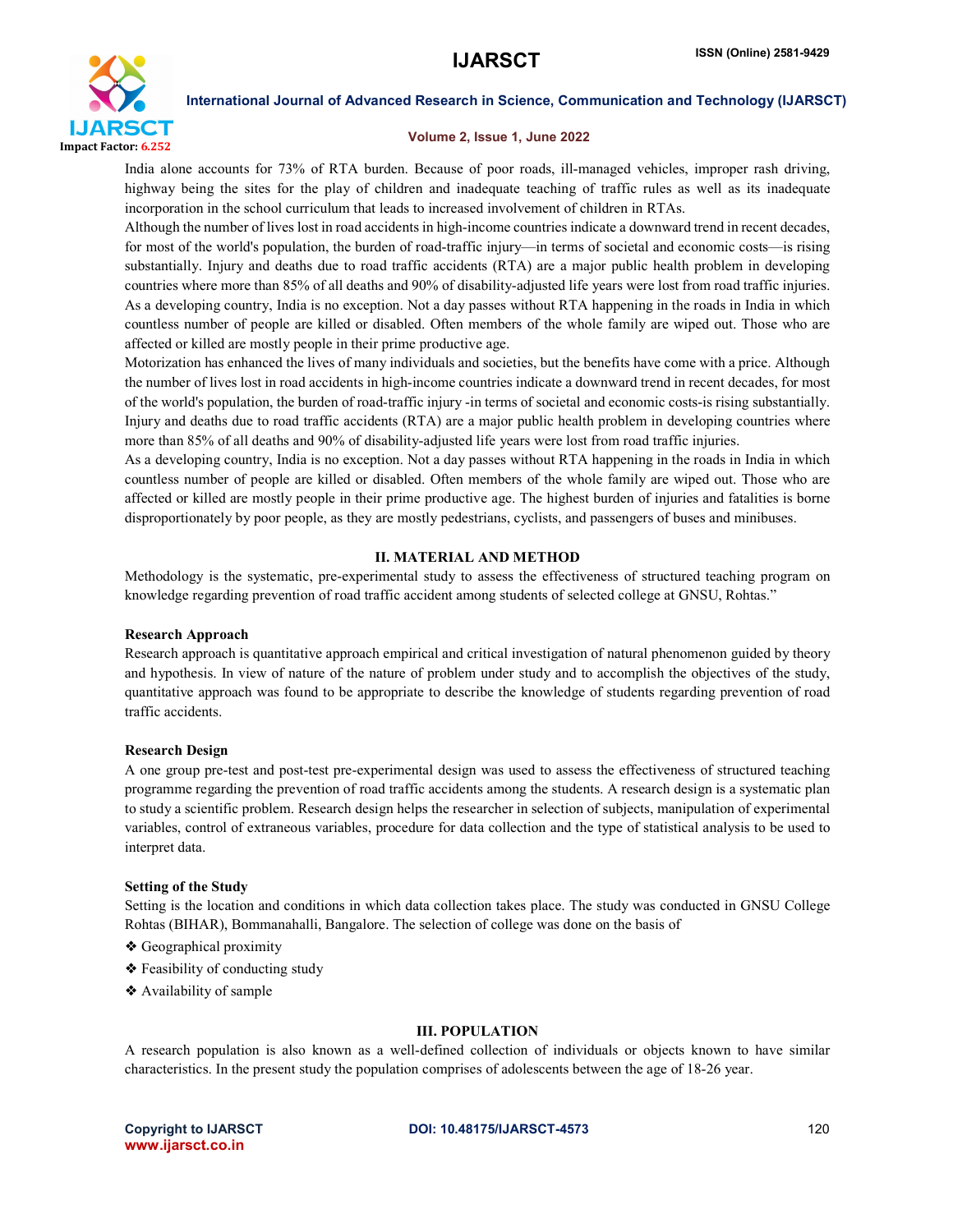

#### Volume 2, Issue 1, June 2022

#### Sample Technique:

Simple random Sampling Technique was used to select the sample for the study. It is a type of non-probability sampling method in which the researcher selects participants for the study on the basis of personal judgement about which ones will be most representative or productive.

# Sampling Criteria:

## Inclusion Criteria

- Students between age group of 18-26 years
- Students who are willing participate in the study.
- Students who can speak and read English.

### Exclusion Criteria

- Adolescents who are not willing to participate in the study.
- Adolescents who are not available at the time of data collection.

### Variable

Variable is an attribute of a person or object that varies that it takes on different values. Independent Variable-Planned teaching program Dependent Variable- Knowledge level. Demographic variables- Age, Gender, Religion, History of accident in 5year, Place of Residence, Educational status, Source of information, Mode of transportation use to come for college.

Extraneous Variables- Extraneous variables under the study are age, sex, educational level of parents, occupation of parents, monthly income, religion and source of information.

### Method of Sample Collection

Simple random Sampling Technique was used to select the sample for the study. It is a type of non-probability sampling method in which the researcher selects participants for the study on the basis of personal judgement about which ones will be most representative or productive.

#### Ethical Consideration

The approval of the research proposal was obtained from the Ethical Committee, NMCH. Informed written consent of each participant was given freedom to withdraw from the study at any period. The assurance was given to the study participants that anonymity and confidentiality would be maintained.

### IV. DESCRIPTION OF THE TOOL

#### Part A- Demographic data

Age, Gender, Religion, History of accident in 5year, Place of Residence, Educational status, Source of information, Mode of transportation use to come for college.

### Part B-Structured Knowledge questionnaire on prevention of road traffic accidents

Check lists was used to assess the knowledge regarding college student. It consists of 15 multiple choice questions and 10 questions True and False including factors. Items analysis. There is total 25 items.

### Scoring procedure

It consists of 25 statement which include tick out the right answer and true and false. In optional question we give 15 question and in true and false we give 10 questions. In optional question who gave right answer we give as 1 mark and those give wrong answer, we give 0 marks. Total score of 25.

### Criteria of level of knowledge Score/ tool Scoring.

Good Knowledge- 16-25 Average Knowledge- 09-15 Poor Knowledge- 0-8

www.ijarsct.co.in

Copyright to IJARSCT **DOI: 10.48175/IJARSCT-4573** 121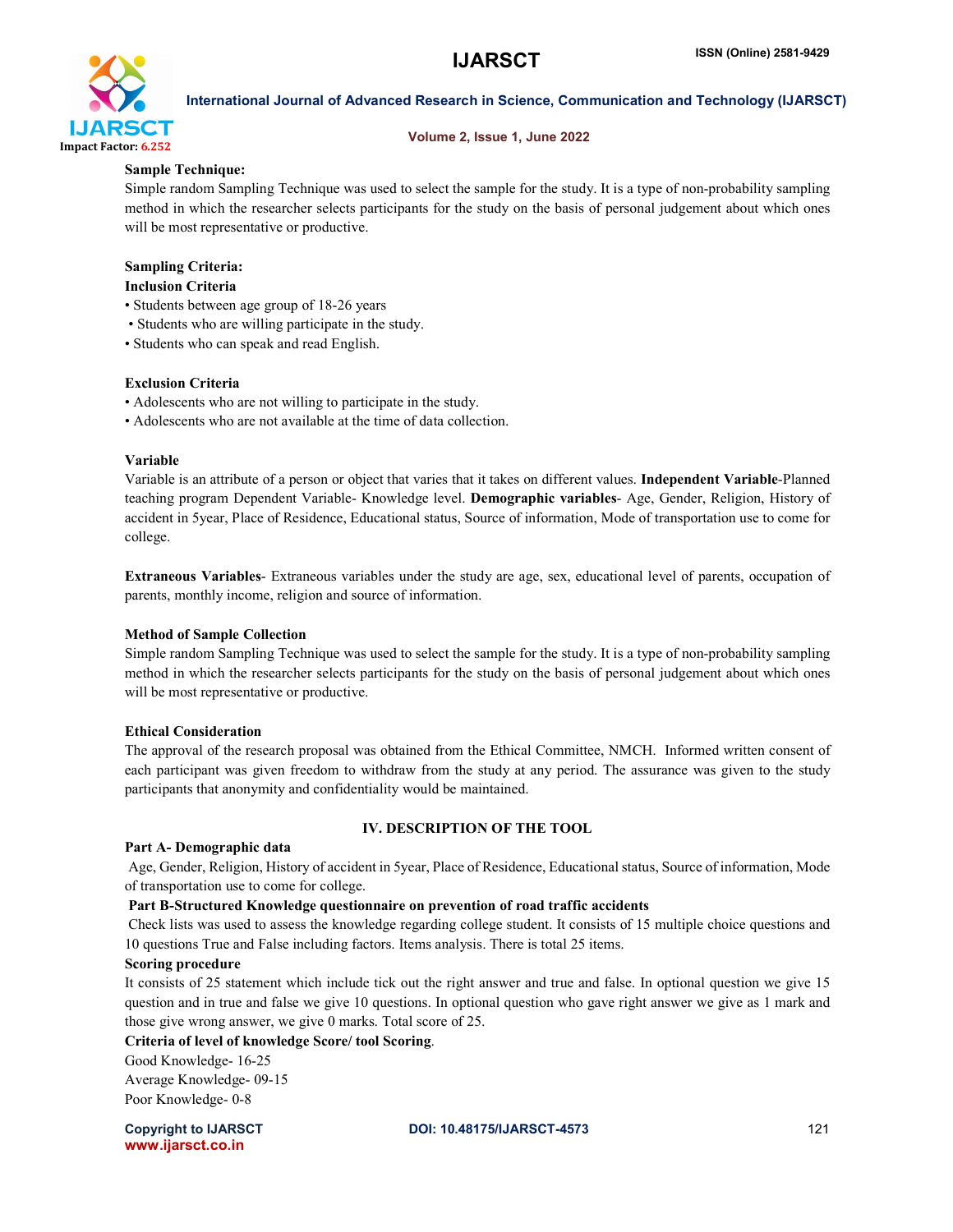

#### Volume 2, Issue 1, June 2022

#### Validity of the Tool

The prepared blue print of the tool along with objectives of the study was submitted to 5 experts for content validity who included three experts from Nursing faculty and two Doctor. The suggestions given by them were incorporated and the tool was modified. The final tool got its shape after modification based on the opinion of the guide. It consisted of socio demographic data 8 items and knowledge 25 items which had 100% agreement.

#### Procedure of Data Collection

Formal administrative permission was obtained from the principal of the college prior to data collection. The final study data was collected from 20th December, 2021 to 27th December, 2021 in GNM students Narayan Nursing College Jamuhar Rohtas Bihar The investigator contacted all the respondents before conducting the study.

The investigator introduced herself and explained the purpose of the study to the college students, then obtained the consent and planned the time schedule for collecting data. Seating arrangements were made and data was collected in classroom.

#### V. PRE-TEST

Pre-test was conducted on 20th December, 2021 using structured knowledge questionnaire.

#### Implementation of Self-Instructional Module

After pre-test the investigator was administered STP on second day with the following instructions:

- Keep the structured teaching program (STP) with them for 7 days
- Read the structured teaching program (STP) thoroughly 33
- Come for the post test on the 8 th day to find out the effectiveness of structured teaching program (STP).

#### Post- Test

Post test was conducted 7 days after the administration of STP. All the respondents were cooperated well with the investigator in both Pre-test and post-test. The process of data collection was completed by thanking the respondents for their participation, interest and cooperation.

#### Pilot Study

A pilot study is a research project that is conducted on a limited scale thatallows researchers to get a clearer idea of what they want to know and how they can best find it out without the expense and effort of a full-fledged study. The function of pilot study is to obtain information for improving the project or assessing its feasibility

The pilot study was conducted from 06 th December 2021 to 13th December 2021. An administrative approval was obtained from the principal of college to conduct the pilot study.

Six students were selected by simple sampling. The subjects for pilot study possessed the same characteristics as that of sample for the main study. Onday 1, (06 th December 2021) pre-test was administered and day two structured teaching program was administered. Post-test was administered (13th December 2021), which was 7days after the administration of STP. Pilot study findings indicate that the tool and STP were found feasible, practicable and acceptable and therefore investigator proceeded for the main study.

#### Data Analysis

- Coding was done for each item.
- In master sheet coded data were entered.
- They were again entered in master sheet with key for coding.
- Frequency and percentage distribution for socio-demographic characteristics of sample was done.
- Analysis of knowledge regarding prevention of road traffic accidents among college students.

#### Results

• Out of 60 students 45(75%) students are having  $18-20$  years  $14(23.30%)$  of the age 20-22 years  $14(23.30%)$  are having 22-24 year 1(1.67%) are between 24-26 0(0.10%).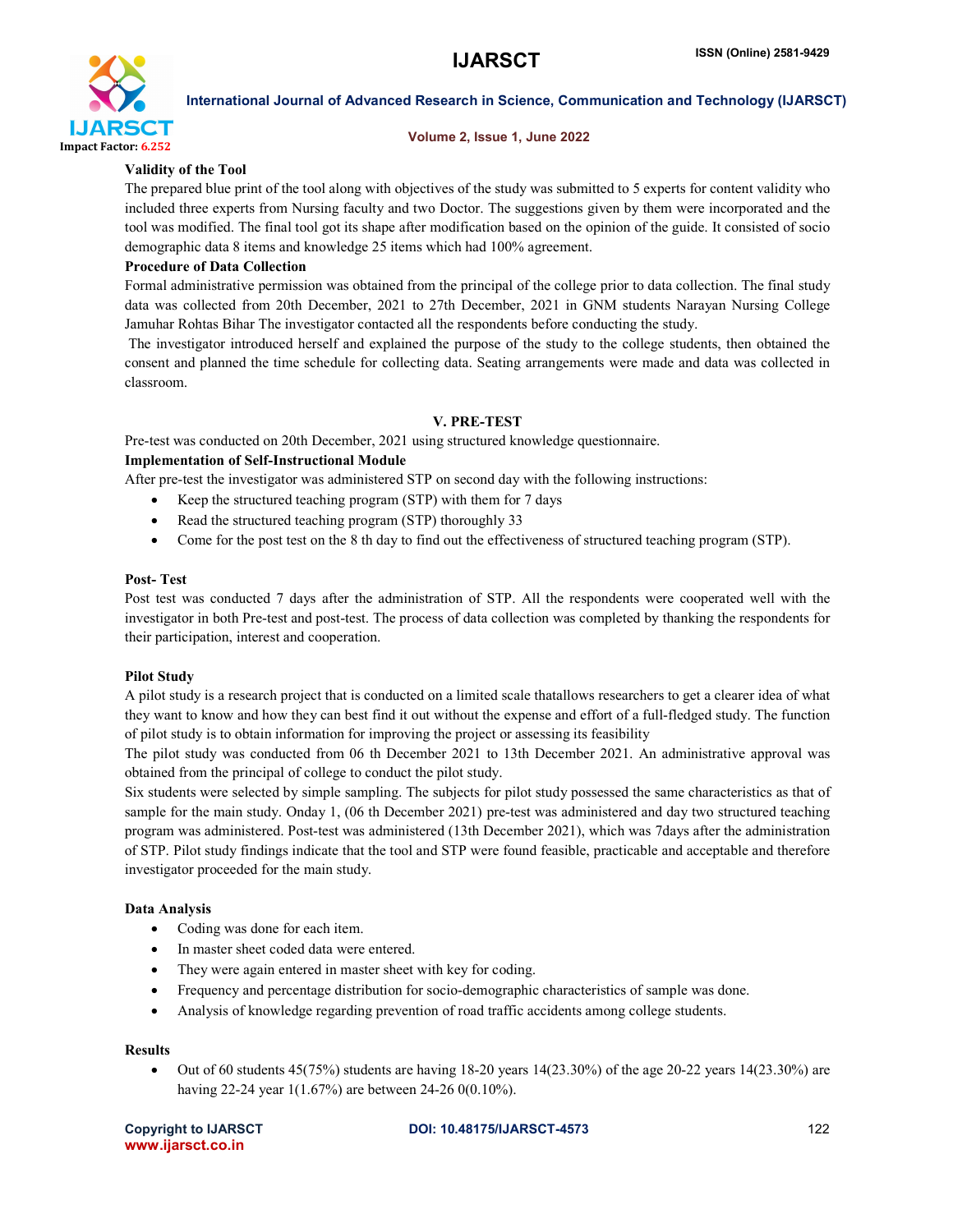

#### Volume 2, Issue 1, June 2022

- Out of 60 students 35(58.33%) students are having Urban area and 21(35%) of the Rural area 4(6.67%) are having semi urban
- Out of 60 students 9(15%) students are having Text book Journal 17(28.33%) of the Mass media 18(30%) students are between Friends 16(26.67%) students are having Teachers
- Out of 60 students 20(33.33%) students are having Buses 14(23.33%) of the Motorcycles 7(11.67%) are between Car 19(31.67%) students are having Auto

### Implication of Nursing Education

- Nurses must be encouraged to give public education, life support training should be looked into, as possible means of improving the current situation.
- Introduce the preventive measures to reduce the burden of mortality and morbidity due to road accidents.
- Integration of health education on both knowledge on road traffic accidents and the knowledge on practices on prevention of road traffic accidents were significant.

### Implication of Nursing Administration:

- Nursing administrator plan the interventions in Road traffic accidents should include combined efforts from the community, public and private sector, governmental and non- governmental organizations.
- Further road traffic injury prevention interventions should be performed in Low- and middle-income countries with patient-cantered outcomes in order to guide injury prevention in these complex settings.
- Facilitating free distribution of booklets, handouts, charts regarding awareness of road traffic accidents and safety traffic rules regularly to school and college students.

### Implications for Nursing Research

- The results of the study contribute to the body of knowledge of nursing. Future investigators can use the methodology as reference material. The suggestions and recommendations can be utilized by other researchers conducting further studies in the same field.
- There is a need to promote research activities that focus on exploring and identifying factors constraining as well as facilitating knowledge, relevant to prevention of road traffic accidents.

### Recommendations for Future Research

- A Pre- experimental study can be conducted between the various age groups of children.
- . A similar study can be conducted to assess the practice of among student towards utilization of road safety practices.

### **REFERENCES**

- [1]. Akhter, Rashid [2017] conducted the study to assess the effectiveness of STP on knowledge regarding prevention of RTA. IAM International annals of medicine vol issue. https://doi.org/10.24087/IAM.2017.1.6.176
- [2]. Jeyadeepa. R (2019) conducted the study to assess the effectiveness of STP on RTA prevention among college student in Karuna collage of nursing. International journal of orthopaedic Nursing vol 5 http://www.thelancet.com/journals/lancet/article/PIIS0140–6736 (06)68654–6/fulltext.
- [3]. Dr. A. Padmaja, Saravana and Dr. Sudha Rani, P. (2010) Effectiveness of structured teaching programme on knowledge regarding prevention of road traffic accidents among school children at selected villages of binaural (mandala) Chittoor (dist) International journal of current research DOI: https://doi.org/10.24941/ijcr.40338.12.2020
- [4]. R J. Derfika (2016) Pre-experimental study was conducted on 'assess the effectiveness of planned health teaching programme on road safety measures among school children using child-to-child approach among children at selected schools, Chennai. https://www.frontiersin.org/articles/10.3389/fpsyg.2016.01993/full
- Copyright to IJARSCT **DOI: 10.48175/IJARSCT-4573** 123 [5]. Sharma Ankita (2018) A pre- experimental study was conducted on 'A study to assess the effectiveness of structured teaching programme on the knowledge regarding prevention of road traffic accidents among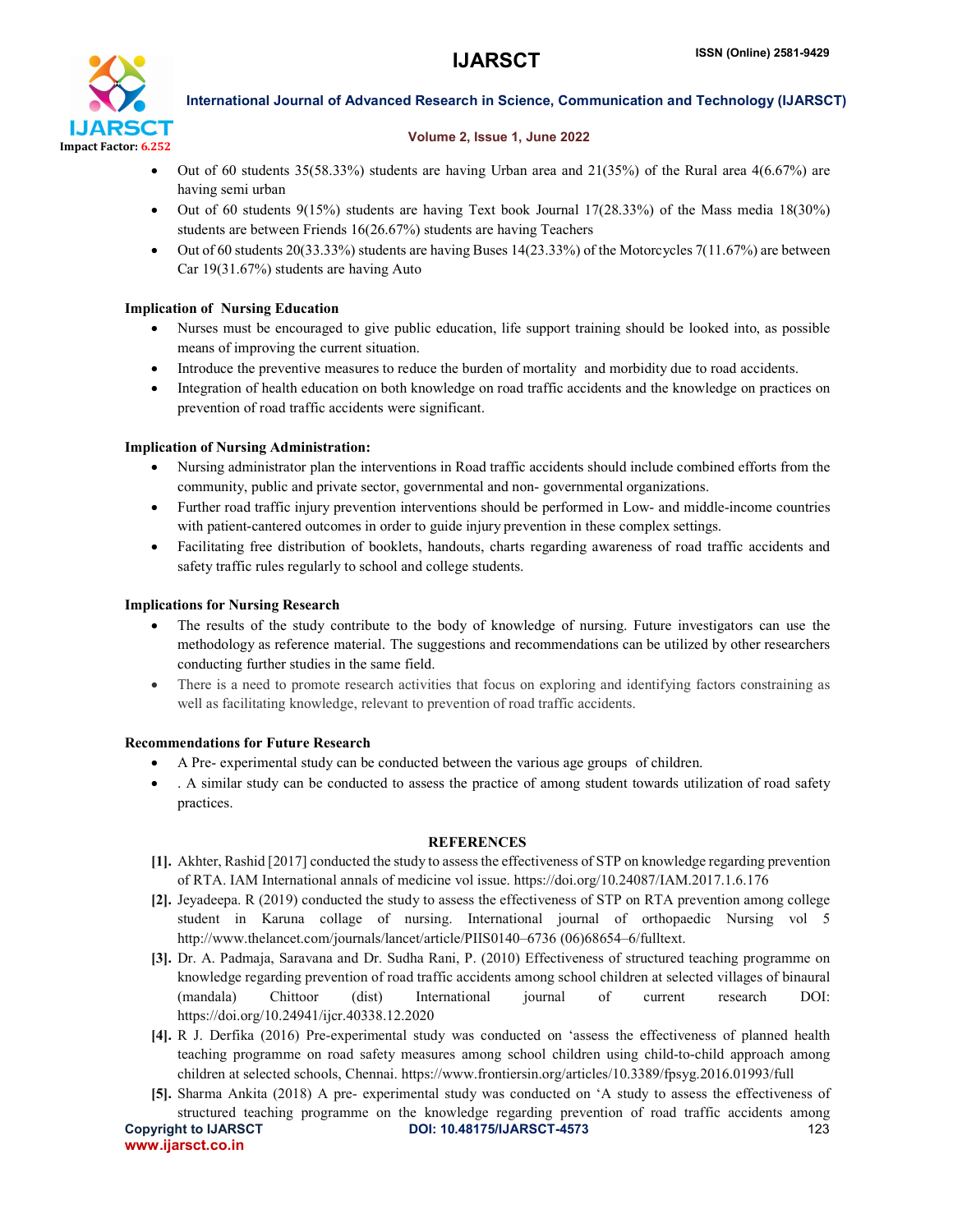

#### Volume 2, Issue 1, June 2022

adolescents of selected school of urban area at city-Jalandhar. https://journals.indexcopernicus.com/api/file/viewByFileId/609075.pdf

- [6]. Bhaktiswarupa. S (2020) Pre-experimental study was conducted on effectiveness of structured teaching programme on knowledge regarding prevention of road traffic accident among adolescents in a selected higher secondary school, bhubaneswar. https://www.ijrar.org/papers/IJRAR2001901.pdf
- [7]. Annie Mathew Tintu (2014) Pre-experimental study was conducted on 'A Study on Effectiveness of Structured Teaching program on Road Safety Measures among Primary School Children in Selected School at Bangalore'. https://mpra.ub.unimuenchen.de/41987/1/An Assessment of the Causes of Drop Outs.pdf
- [8]. Pathak Sunil Kumar (2018) non-experimental study was conducted on 'A study to assess the knowledge and attitude regarding road safety measures and prevention of accidents, among two-wheeler teenage riders in selected schools and pre university colleges in Jaipur. http://article.sapub.org/10.5923.j.jamss.20180401.01.html
- [9]. Bhanat Kajal (2018) Quasi-experimental study was conducted on "Effectiveness of Planned Teaching Programmed on Knowledge Regarding Prevention and Immediate Management of Road Traffic Accidents among School Children in Selected Senior Secondary School, Rajasthan'. https://journals.indexcopernicus.com/api/file/viewByFileId/609075.pdf
- [10]. Sivasankar S pre-experimental study was conducted on Safety system for child pillion riders of under bone motorcycles in Malaysia Motorcycles are a common mode of transport for most Malaysians. https://pubmed.ncbi.nlm.nih.gov/24484430/#:~:text=Objective%3A%20Motorcycles%20are, motorcycle%3B%20pillion%3B%20safety.

PART-A  $N=60$ 

| DISTRIBUTION OF DEMOGRAPHIC VARIABLES OF STUDENTS |                                                   |                  |                |  |  |  |  |  |  |  |
|---------------------------------------------------|---------------------------------------------------|------------------|----------------|--|--|--|--|--|--|--|
| S.NO                                              | Demographic variables                             | Frequency(n)     | Percentage (%) |  |  |  |  |  |  |  |
| 1.                                                | Age                                               |                  |                |  |  |  |  |  |  |  |
| $\mathbf{a}$                                      | 18-20 (years)                                     | 45               | 75%            |  |  |  |  |  |  |  |
| $\mathbf b$                                       | 20-22 (years)                                     | 14               | 23.3%          |  |  |  |  |  |  |  |
| $\mathbf c$                                       | 22-24 (years)                                     | 1                | 1.67%          |  |  |  |  |  |  |  |
| $\mathbf d$                                       | 24-26 (years)                                     | $\boldsymbol{0}$ | 0.1%           |  |  |  |  |  |  |  |
| 2.                                                | Gender                                            | Frequency(n)     | Percentage (%) |  |  |  |  |  |  |  |
| a                                                 | Male                                              | 38               | 63.33%         |  |  |  |  |  |  |  |
| $\mathbf b$                                       | Female                                            | 22               | 36.67%         |  |  |  |  |  |  |  |
| 3.                                                | Religion                                          | Frequency(n)     | Percentage (%) |  |  |  |  |  |  |  |
| a                                                 | Hindu                                             | 55               | 91.67%         |  |  |  |  |  |  |  |
| $\mathbf b$                                       | Christian                                         | 1                | 1.67%          |  |  |  |  |  |  |  |
| $\mathbf c$                                       | Muslim                                            | $\overline{4}$   | 6.67%          |  |  |  |  |  |  |  |
| $\mathbf d$                                       | Other                                             | $\theta$         | $0\%$          |  |  |  |  |  |  |  |
| $\overline{4}$ .                                  | Previous history of accidents in the last 5 years | Frequency(n)     | Percentage (%) |  |  |  |  |  |  |  |
| a                                                 | Yes                                               | $\overline{11}$  | 18.33%         |  |  |  |  |  |  |  |
| b                                                 | No                                                | 49               | 81.67%         |  |  |  |  |  |  |  |
| 5.                                                | <b>Place of Residence</b>                         | Frequency(n)     | Percentage (%) |  |  |  |  |  |  |  |
| a                                                 | Urban area                                        | 35               | 58.33%         |  |  |  |  |  |  |  |
| $\mathbf b$                                       | Rural area                                        | 21               | 35%            |  |  |  |  |  |  |  |
| $\mathbf c$                                       | Semiurban                                         | $\overline{4}$   | 6.67%          |  |  |  |  |  |  |  |
| 6.                                                | <b>Educational status</b>                         | Frequency(n)     | Percentage (%) |  |  |  |  |  |  |  |
| a                                                 | Diploma                                           | 42               | 70%            |  |  |  |  |  |  |  |
| $\mathbf b$                                       | UG (Under Graduate)                               | 18               | 30%            |  |  |  |  |  |  |  |

### Description of Table and Figures

www.ijarsct.co.in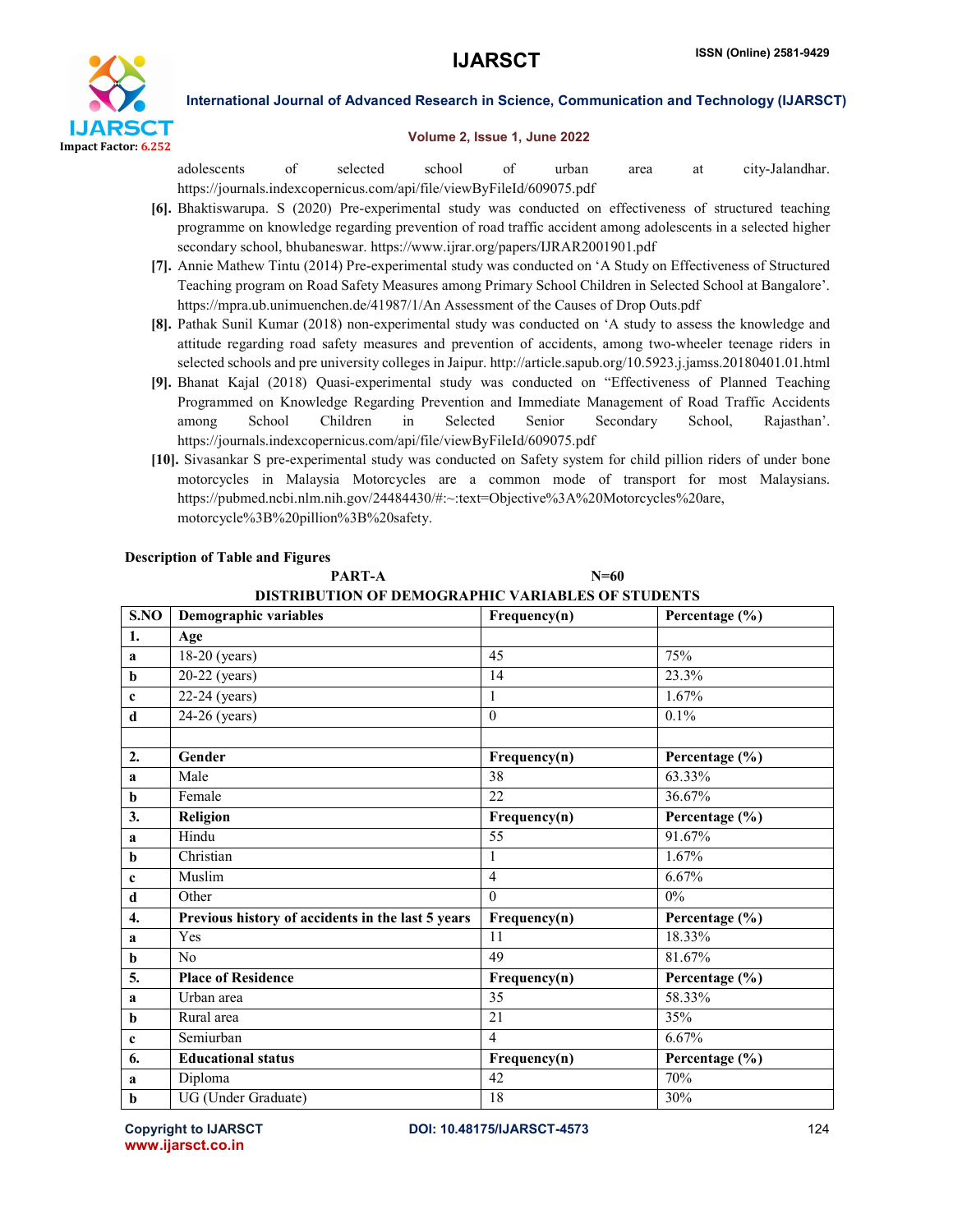

#### Volume 2, Issue 1, June 2022

| $\mathbf{c}$ | <b>PG</b> (Post Graduate)                      | $\theta$     | $0\%$              |
|--------------|------------------------------------------------|--------------|--------------------|
| 7.           | <b>Source of information</b>                   | Frequency(n) | Percentage $(\% )$ |
| a            | Text book Journal                              | 9            | 15%                |
| b            | Mass media                                     | 17           | 28.33%             |
| c            | Friends                                        | 18           | 30%                |
| d            | Teachers                                       | 16           | 26.67%             |
| 8.           | Mode of transportation use to come for college | Frequency(n) | Percentage $(\% )$ |
| a            | <b>Buses</b>                                   | 20           | 33.33%             |
| b            | Motorcycles                                    | 14           | 23.33%             |
| $\mathbf{c}$ | car                                            |              | 11.67%             |
| d            | Auto                                           | 19           | 31.67%             |





#### Fig1: - Percentage distribution according to age

Findings:- Out of 60 students 45(75%) students are having 18-20 years 14(23.30%) of the age 20-22 years 14(23.30%) are having 22-24 year 1(1.67%) are between 24-26 0(0.10%).



Fig 1.2: - Percentage distribution according to gender Findings:- Out of 60 students 38(63.33%) students are having 22(36.67%)

Copyright to IJARSCT **DOI: 10.48175/IJARSCT-4573** 125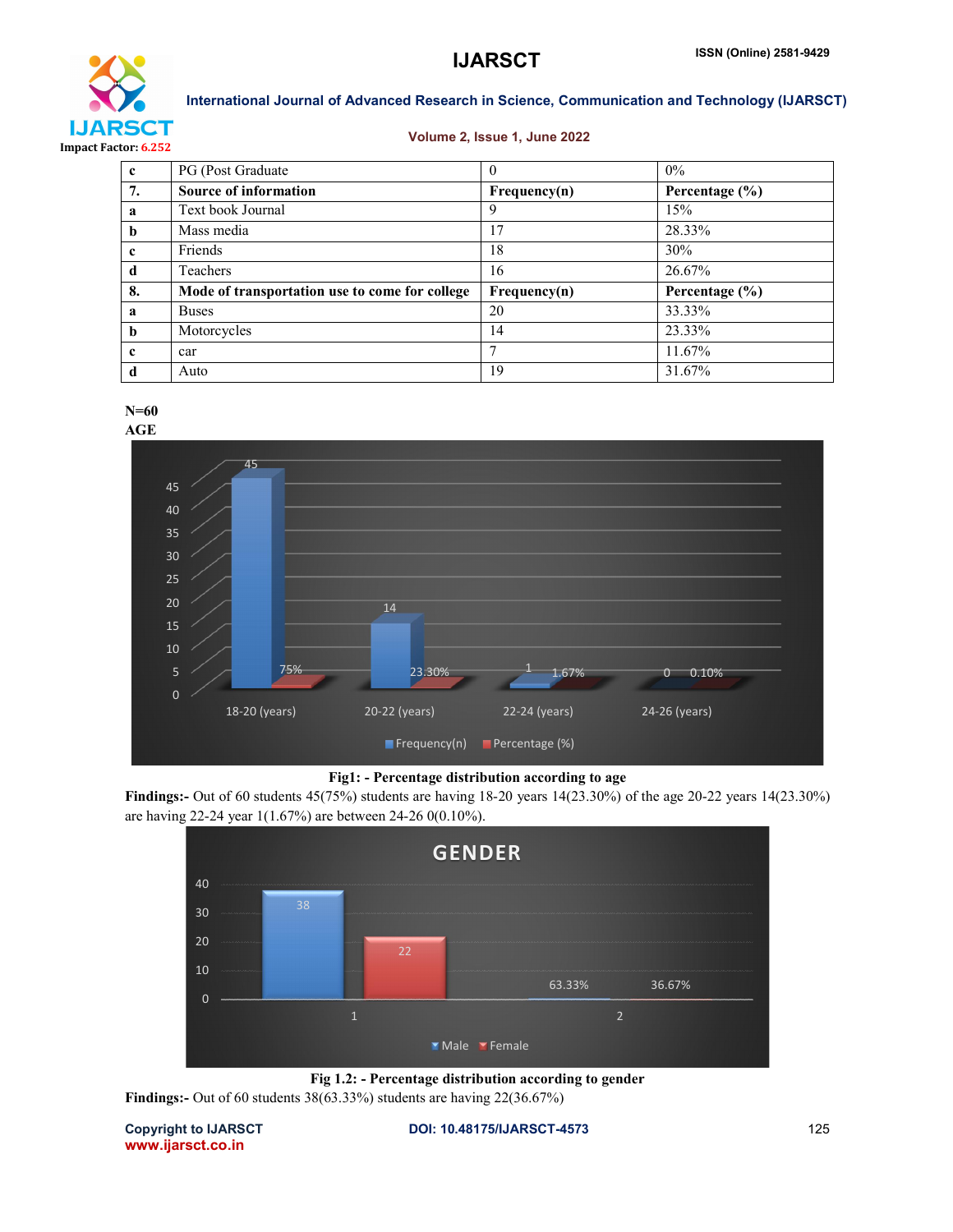

#### Volume 2, Issue 1, June 2022



#### Fig 1.3: - Percentage distribution according to religion

**Findings:**- Out of 60 students 55(91.67%) students are having hindu of the religion  $1(1.67%)$  are having christian 4(6.67%) are between Muslim and only 0(0%) are other



Fig 1.4: - Percentage distribution according to previous history of accidents in the last 5 years Findings:- Out of 60 students 11(18.33%) students are having YES of the 49(81.67%) are having NO.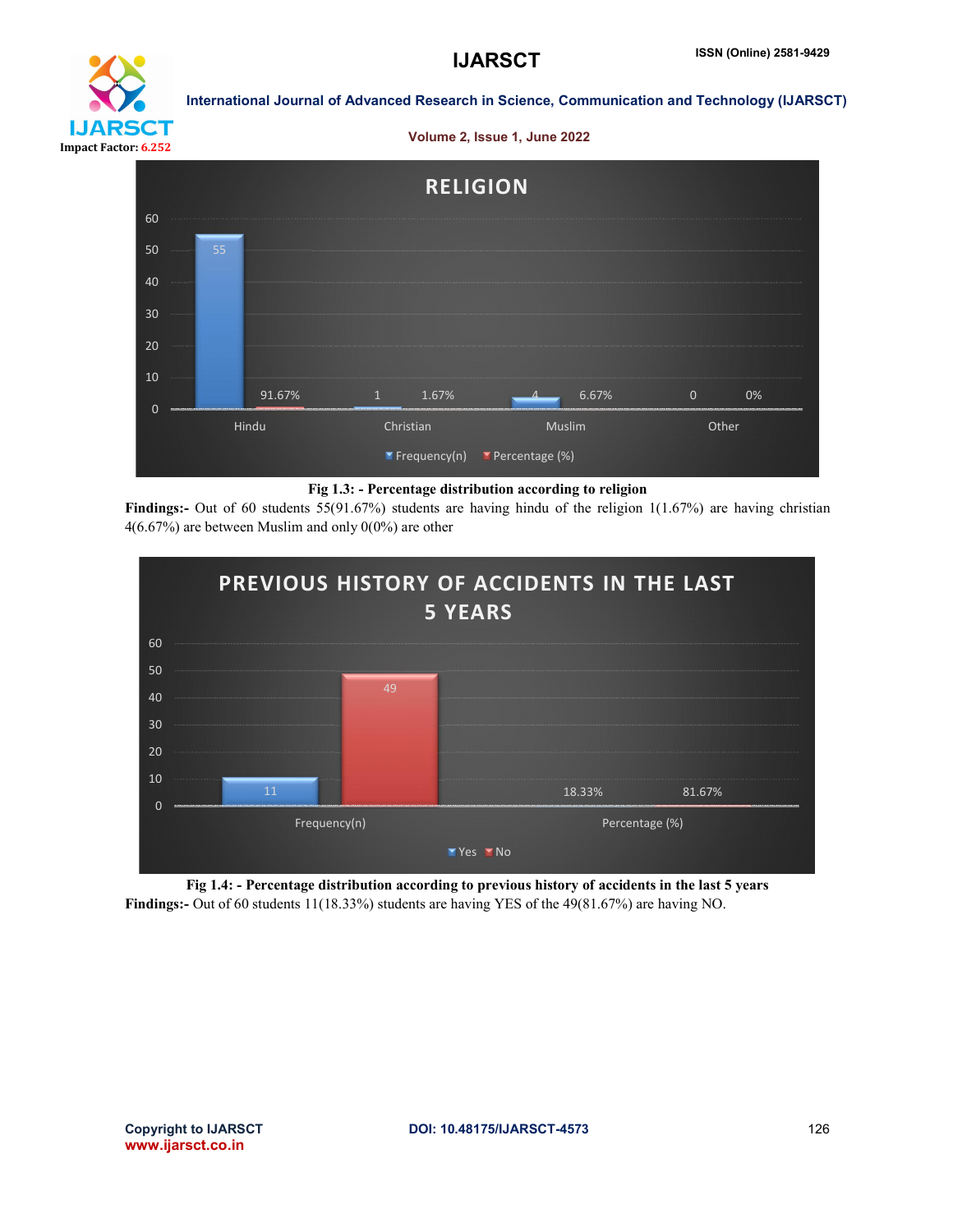

Volume 2, Issue 1, June 2022



#### Fig1.5: - Percentage distribution according to place of residence

Findings:- Out of 60 students 35(58.33%) students are having Urban area and 21(35%) of the Rural area 4(6.67%) are having semi urban





Findings:- Out of 60 students 42(70%) students are having Diploma and 18(30%) of the Under Graduate (UG) and only 0(0%) are having Post Graduate (PG)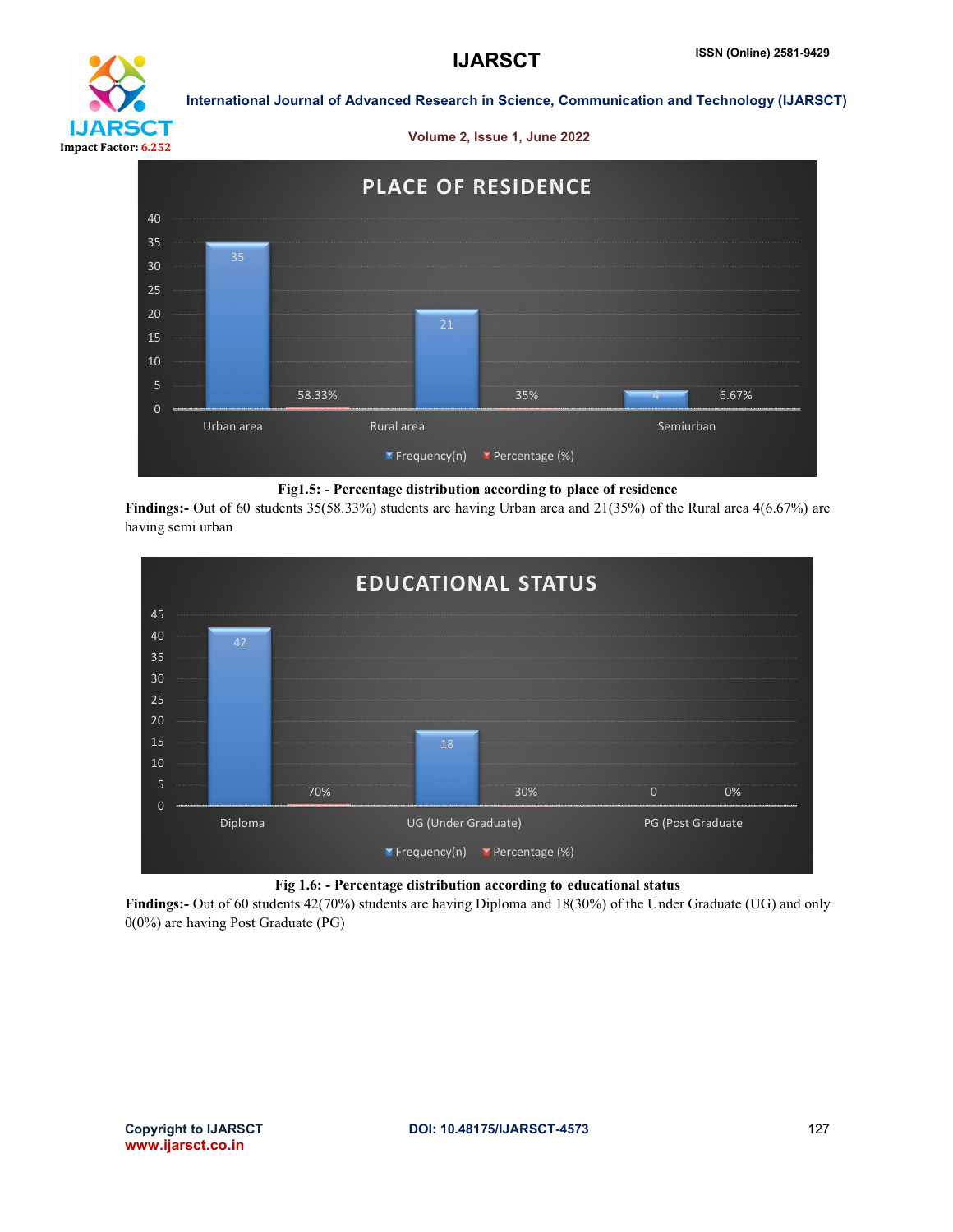

#### Volume 2, Issue 1, June 2022

Mass media 18(30%) students are between Friends 16(26.67%) students are having Teachers



#### Fig 1.7: - Percentage distribution according to source of information

Findings:- Out of 60 students 9(15%) students are having Text book Journal 17(28.33%) of the Mass media 18(30%) students are between Friends 16(26.67%) students are having Teachers



#### Fig 1.8: - Percentage distribution according to mode of transportation use to come for college

Findings:- Out of 60 students 20(33.33%) students are having Buses 14(23.33%) of the Motorcycles 7(11.67%) are between Car 19(31.67%) students are having Auto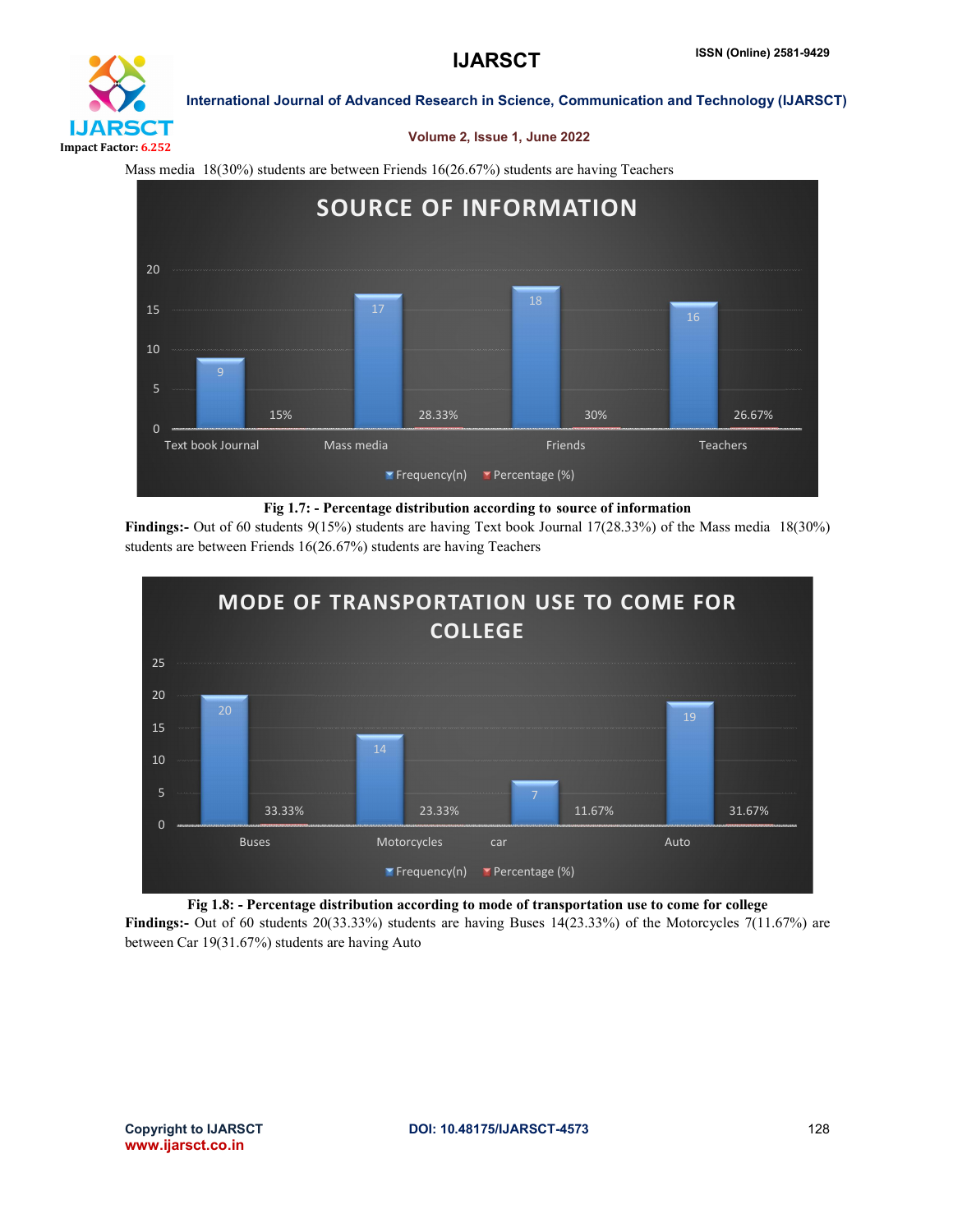

#### Volume 2, Issue 1, June 2022

#### PART-B N=60

### KNOWLEDGE REGARDING PREVENTION OF ROAD TRAFFIC ACCIDENTS BEFORE STRUCTURED TEACHING PROGRAMME.

Total score and item wise analysis of knowledge with regarding on Road traffic accidents in pre-test and post-test among college students. Percentage distribution of knowledge of Road traffic accidents.

Pre-test

| SI. NO. | <b>VARIABLES</b> | <b>MAX</b><br><b>SCORES</b> | <b>LEVEL OF KNOWLEDGE</b> |               |    |                |             |               |  |  |  |
|---------|------------------|-----------------------------|---------------------------|---------------|----|----------------|-------------|---------------|--|--|--|
|         |                  |                             |                           | <b>POOR</b>   |    | <b>AVERAGE</b> | <b>GOOD</b> |               |  |  |  |
|         | Overall          | 25                          |                           | $\frac{0}{0}$ |    | $\frac{0}{0}$  |             | $\frac{0}{0}$ |  |  |  |
|         |                  |                             |                           | $0\%$         | 14 | 23.33%         | 46          | 76.66%        |  |  |  |

#### Post-test

| <b>SI. NO.</b> | <b>VARIABLES</b> | <b>MAX</b><br><b>SCORES</b> | <b>LEVEL OF KNOWLEDGE</b> |               |  |                |             |               |  |  |
|----------------|------------------|-----------------------------|---------------------------|---------------|--|----------------|-------------|---------------|--|--|
|                |                  |                             |                           | <b>POOR</b>   |  | <b>AVERAGE</b> | <b>GOOD</b> |               |  |  |
|                |                  |                             |                           | $\frac{6}{9}$ |  | $\frac{6}{9}$  |             | $\frac{0}{0}$ |  |  |
|                | Overall          | 25                          |                           | $0\%$         |  | 8.33%          | 55          | 91.66%        |  |  |

#### PART-C

#### Level of knowledge of college students in pre – test and post- test with regards to Road traffic accident

| <b>Table:</b> Level of knowledge of college students in pre-test with regards to Road traffic accident |                  |                             |              |               |              |                                     |                                  |               |  |  |  |  |
|--------------------------------------------------------------------------------------------------------|------------------|-----------------------------|--------------|---------------|--------------|-------------------------------------|----------------------------------|---------------|--|--|--|--|
| SI. NO                                                                                                 | <b>VARIABLES</b> | <b>MAX</b><br><b>SCORES</b> | <b>MEAN</b>  |               |              | <b>STANDARD</b><br><b>DAVIATION</b> | <b>MEAN</b><br><b>PERCENTAGE</b> |               |  |  |  |  |
|                                                                                                        | Overall          |                             | Pre-<br>test | Post-<br>test | Pre-<br>test | Post-<br>test                       | <b>Pre-test</b>                  | Post-<br>test |  |  |  |  |

test

test

test

test

17.8 22.66 3.11 2.90 71.18 90.7

#### SI. NO VARIABLES MAX **SCORES** MEAN STANDARD DAVIATION MD PAIRED T **TEST** 1 Overall 25 Pretest Posttest Pretest Post-test 4.86 t-8.7667 17.8 22.66 3.11 2.90 df-118

#### PART-D

### TO FIND ASSOCIATION BETWEEN POST-TEST KNOWLEDGE SCORE OF STUDENTS ON PREVENTION OF RTA WITH SELECTED DEMOGRAPHIC VARIABLES.

| Demographic                 |                                          |                                    |                |               |          |               |        |                |         |  |
|-----------------------------|------------------------------------------|------------------------------------|----------------|---------------|----------|---------------|--------|----------------|---------|--|
| variables                   |                                          | AFTER STRUCTURE TEACHING PROGRAMME |                |               |          |               |        |                |         |  |
|                             |                                          | $>60\%$                            |                | $32 - 60\%$   |          | $<$ 32%       | $X^2$  | df             | P       |  |
| 1.Age                       | F                                        | $\frac{6}{6}$                      | F              | $\frac{0}{0}$ | F        | $\frac{0}{0}$ |        | $\mathfrak{D}$ | 0.043 S |  |
| $a. 18 - 20$                | 42                                       | 70                                 | 3              |               | $\Omega$ |               |        |                |         |  |
| $b. 20-22$                  | 12                                       | 20                                 | $\mathfrak{D}$ | 3.33          | $\Omega$ |               | 0.9038 |                |         |  |
| c. $22-24$                  |                                          | 1.66                               |                | $\Omega$      | $\Omega$ | 0             |        |                |         |  |
| $d. 24-26$                  | $\theta$                                 | 0                                  | $\Omega$       | $\Omega$      | $\Omega$ |               |        |                |         |  |
| 2. Gender                   | 35                                       | 58.33                              | 3              | 5             | $\Omega$ | 0             |        |                |         |  |
| <b>Copyright to IJARSCT</b> | 129<br><b>DOI: 10.48175/IJARSCT-4573</b> |                                    |                |               |          |               |        |                |         |  |

www.ijarsct.co.in

test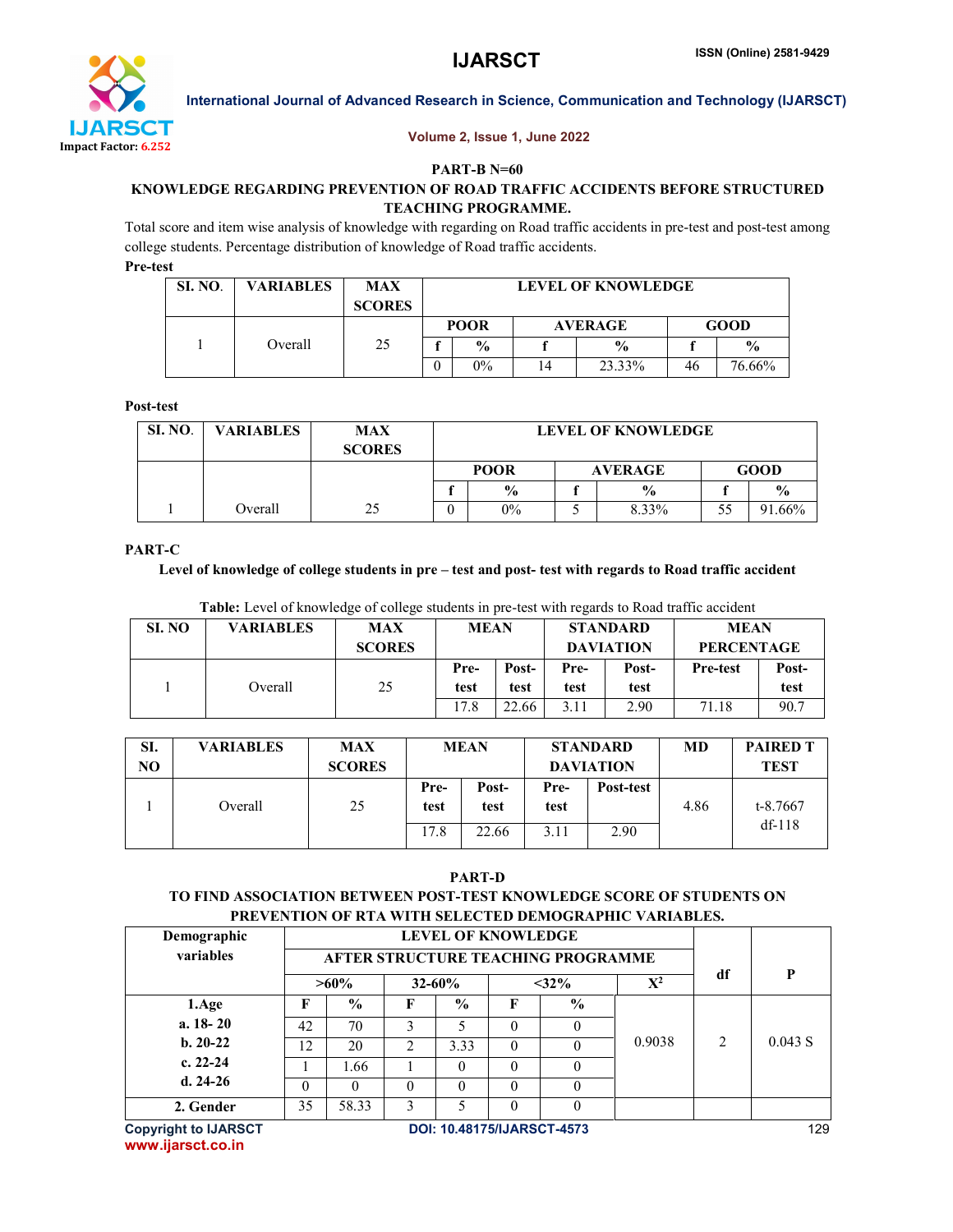



#### Volume 2, Issue 1, June 2022

| a. Male<br>b. Female       |                  | 20               | 33.33            |                  | $\overline{2}$   | 3.33             | $\boldsymbol{0}$ | $\boldsymbol{0}$ |                  | 0.0260       |        | $\mathbf{1}$   |                | 0.871<br>$N^{\rm S}$      |
|----------------------------|------------------|------------------|------------------|------------------|------------------|------------------|------------------|------------------|------------------|--------------|--------|----------------|----------------|---------------------------|
| 3. Religion                |                  | $\overline{50}$  | 83.33            |                  | 5                | 8.33             | $\overline{0}$   | $\mathbf{0}$     |                  |              |        |                |                |                           |
| a. Hindu                   |                  | $\mathbf{1}$     | 1.66             |                  | $\boldsymbol{0}$ | $\overline{0}$   | $\boldsymbol{0}$ | $\boldsymbol{0}$ |                  |              | 0.4958 |                | $\overline{2}$ | 0.780                     |
| b. Christian               |                  | $\overline{4}$   | 6.66             |                  | $\boldsymbol{0}$ | $\boldsymbol{0}$ | $\boldsymbol{0}$ | $\boldsymbol{0}$ |                  |              |        |                |                | $\mathbf{N}^{\mathbf{S}}$ |
| c. Muslim                  |                  | $\mathbf{0}$     | $\boldsymbol{0}$ |                  | $\boldsymbol{0}$ | $\boldsymbol{0}$ | $\boldsymbol{0}$ | $\boldsymbol{0}$ |                  |              |        |                |                |                           |
| d. Other                   |                  |                  |                  |                  |                  |                  |                  |                  |                  |              |        |                |                |                           |
| 4. Previous history of     |                  | 11               | 18.33            |                  | $\boldsymbol{0}$ | $\boldsymbol{0}$ | $\boldsymbol{0}$ | $\boldsymbol{0}$ |                  |              |        |                |                |                           |
| accidents in the last 5    |                  |                  |                  |                  |                  |                  |                  |                  |                  | 1.2244       |        | $\mathbf{1}$   |                | 0.036S                    |
| years.                     |                  |                  |                  |                  |                  |                  |                  |                  |                  |              |        |                |                |                           |
| a. Yes<br>$b. No$          |                  | 44               | 73.33            |                  | 5                | 8.33             | $\boldsymbol{0}$ | $\mathbf{0}$     |                  |              |        |                |                |                           |
| 5. Place of Residence      |                  | $\overline{31}$  | 51.66            |                  | $\overline{4}$   | 6.66             | $\overline{0}$   | $\overline{0}$   |                  |              |        |                |                |                           |
| a. Urban area              |                  |                  |                  |                  |                  |                  |                  |                  |                  |              |        |                |                |                           |
| b. Rural area              |                  | $\overline{21}$  | 35               |                  | $\mathbf{0}$     | $\overline{0}$   |                  | $\boldsymbol{0}$ |                  | 3.8025       |        | $\overline{2}$ |                | 0.149                     |
| c. Semiurban               |                  | $\overline{3}$   | $\overline{5}$   |                  | $\mathbf{1}$     | 1.66             | $\boldsymbol{0}$ | $\overline{0}$   |                  |              |        |                |                | $\mathbf{N}^{\mathbf{S}}$ |
|                            |                  |                  |                  |                  |                  |                  |                  |                  |                  |              |        |                |                |                           |
|                            |                  |                  |                  |                  |                  |                  |                  |                  |                  |              |        |                |                |                           |
| <b>6.Educational</b>       |                  |                  |                  |                  |                  |                  |                  |                  |                  |              |        |                |                |                           |
| status                     | 39               | 65               |                  | $\mathbf{0}$     | $\mathbf{0}$     | $\overline{3}$   | 5                | $\mathbf{0}$     | $\boldsymbol{0}$ |              |        |                |                |                           |
| <b>Diploma</b><br>a.       |                  |                  |                  |                  |                  |                  |                  |                  |                  |              |        |                |                |                           |
| (Under<br><b>UG</b><br>b.  | $\overline{16}$  |                  | 26.66            | $\mathbf{0}$     | $\boldsymbol{0}$ | $\overline{2}$   | 3.33             | $\boldsymbol{0}$ |                  | $\mathbf{0}$ | 0.2597 |                |                | 0.610                     |
| Graduate)<br>c.            |                  |                  |                  |                  |                  |                  |                  |                  |                  |              |        |                | 1              | ${\bf N}^{\rm S}$         |
| PG<br>(Post<br>Graduate)   |                  |                  |                  |                  |                  |                  |                  |                  |                  |              |        |                |                |                           |
|                            | $\boldsymbol{0}$ | $\boldsymbol{0}$ |                  | $\boldsymbol{0}$ | $\boldsymbol{0}$ | $\boldsymbol{0}$ | $\boldsymbol{0}$ | $\boldsymbol{0}$ | $\boldsymbol{0}$ |              |        |                |                |                           |
| 7.<br><b>Source</b><br>of  |                  |                  |                  |                  |                  |                  |                  |                  |                  |              |        |                |                |                           |
| information                | 9                | 15               |                  | $\boldsymbol{0}$ | $\boldsymbol{0}$ | $\boldsymbol{0}$ | $\boldsymbol{0}$ | $\boldsymbol{0}$ | $\boldsymbol{0}$ |              |        |                |                |                           |
| <b>Text</b><br>book<br>a.  |                  |                  |                  |                  |                  |                  |                  |                  |                  |              |        |                |                |                           |
| Journal                    | 16               |                  | 26.66            | $\mathbf{0}$     | $\boldsymbol{0}$ | $\mathbf{1}$     | 1.66             | $\boldsymbol{0}$ | $\boldsymbol{0}$ |              |        |                |                |                           |
| <b>Mass</b><br>media<br>b. |                  |                  |                  |                  |                  |                  |                  |                  |                  |              | 2.4607 |                | $\overline{3}$ | 0.482                     |
| c. Friends                 | 16               | 2.66             |                  | $\boldsymbol{0}$ | $\boldsymbol{0}$ | $\overline{3}$   | 5                | $\boldsymbol{0}$ |                  | $\mathbf{0}$ |        |                |                | ${\bf N}^{\rm S}$         |
| d. Teachers                | $\overline{15}$  | $\overline{25}$  |                  | $\boldsymbol{0}$ | $\overline{0}$   | $\mathbf{1}$     | 1.66             | $\boldsymbol{0}$ | $\boldsymbol{0}$ |              |        |                |                |                           |
| Mode<br>of<br>8.           | $\overline{19}$  |                  | 31.66            | $\boldsymbol{0}$ | $\boldsymbol{0}$ | $\mathbf{1}$     | 1.66             | $\boldsymbol{0}$ | $\boldsymbol{0}$ |              |        |                |                |                           |
| transportation             |                  |                  |                  |                  |                  |                  |                  |                  |                  |              |        |                |                |                           |
| use to come for<br>14      |                  |                  | 23.33            | $\boldsymbol{0}$ | $\overline{0}$   | $\boldsymbol{0}$ | $\overline{0}$   | $\overline{0}$   | $\overline{0}$   |              |        |                |                |                           |
| college<br>a. Buses        |                  | $10\,$           |                  | $\overline{0}$   | $\boldsymbol{0}$ | $\mathbf{1}$     | 1.66             | $\boldsymbol{0}$ | $\mathbf{0}$     |              | 3.2710 |                | $\overline{3}$ | 0.351                     |
| b. Motorcycles             | 6                |                  |                  |                  |                  |                  |                  |                  |                  |              |        |                |                | $\mathbf{N}^{\mathbf{S}}$ |
| c. car                     | 16               |                  | 26.66            | $\overline{0}$   | $\overline{0}$   | $\overline{3}$   | $\overline{5}$   | $\overline{0}$   | $\overline{0}$   |              |        |                |                |                           |
| d. Auto                    |                  |                  |                  |                  |                  |                  |                  |                  |                  |              |        |                |                |                           |
|                            |                  |                  |                  |                  |                  |                  |                  |                  |                  |              |        |                |                |                           |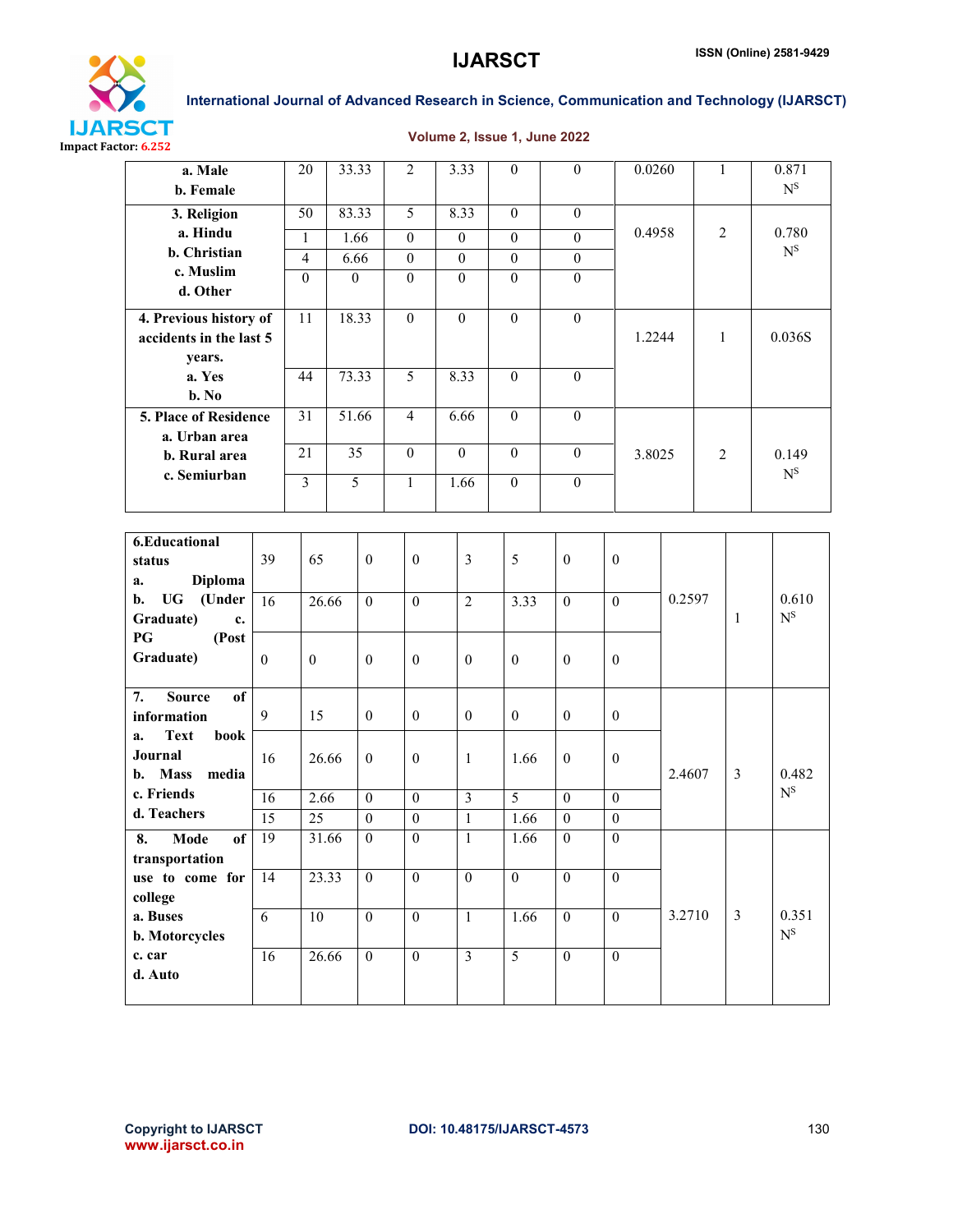



RELIABILITY OF THE TOOL





#### CONCEPTUAL FRAME WORK

Conceptual framework is the abstract logical structure which enables the researcher to link the findings to the nursing body of knowledge. It is a group of concepts and set of propositions that spell out relationship between them. The present study is aimed at evaluating the effectiveness of structured teaching programme on prevention of road traffic accidents. The conceptual framework of this study is based on the context, Input, process and product (CIPP) model of Daniel stuffle beam (1971). An evaluation is a systematic investigation of some objects value. Evaluation is the process of delineating, obtaining, reporting and applying descriptive or judgemental information about some object merit and probity in order to guide decision 9 making, disseminate effective practices and increase understanding of the involved phenomena